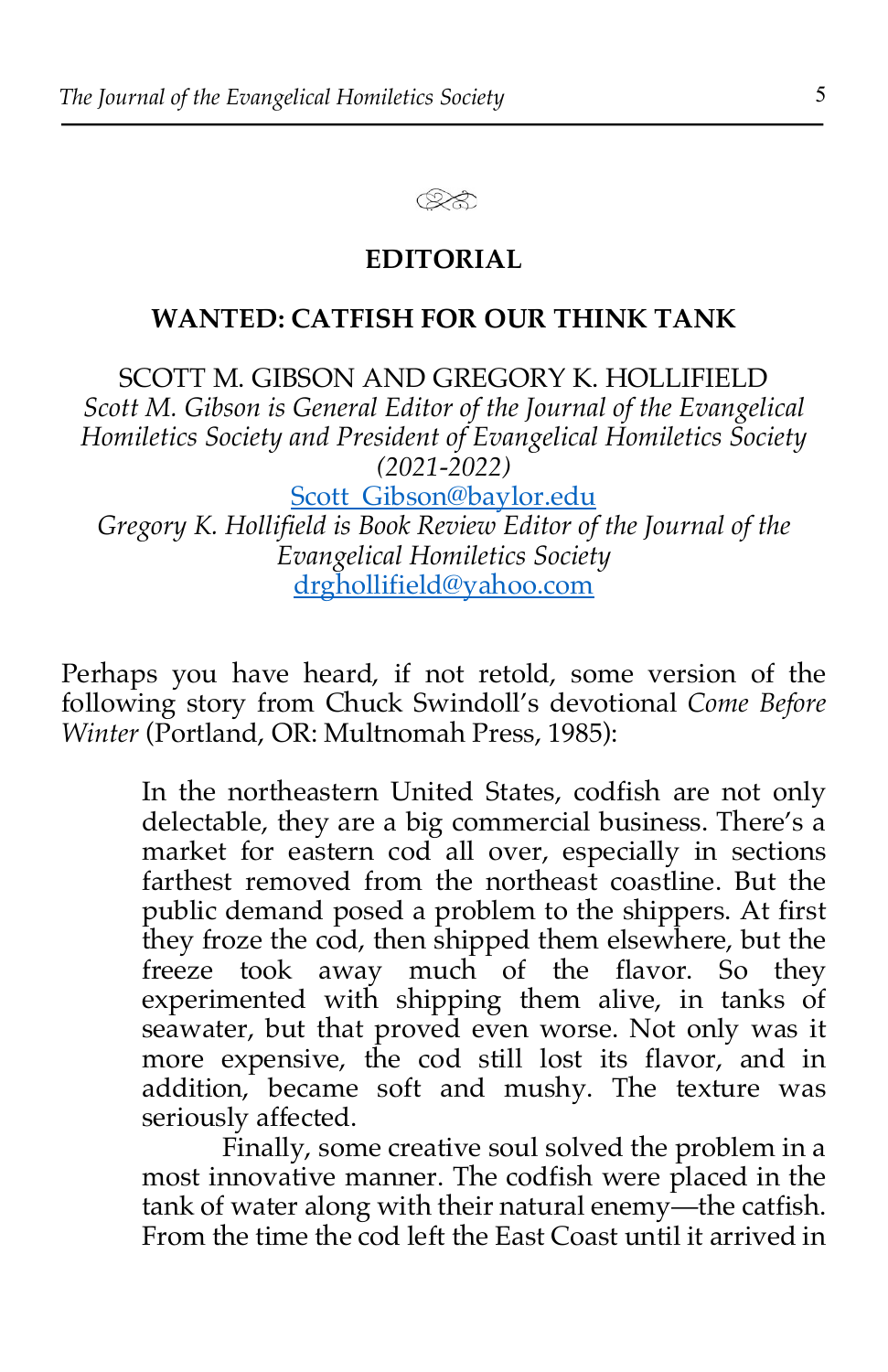its westernmost destination, those ornery catfish chased the cod all over the tank! And you guessed it, when the cod arrived at the market, they were as fresh as when they were first caught. There was no loss of flavor nor was the texture affected. If anything, it was better than before.<sup>1</sup>

The moral of the story is obvious, if not its historical accuracy, helpfully reminding us that adversity, tension, resistance—call it what you will—is actually good for us. It keeps us from becoming soft, mushy, and bland. For this reason, writes Paul, "[W]e rejoice in our sufferings, knowing that suffering produces endurance, and endurance produces character" (Rom. 5:3-4a). According to James, trials produce steadfastness that makes us "perfect and complete, lacking in nothing" (1:4). To put it bluntly, resistance builds resilience, and resilience fosters excellence.

This same principle carries over into numerous areas of life. Note the domain of athletics built on the premise of resistance, resilience, and excellence. Biologists, for example, claim that young children's immune systems are strengthened by exposure to everyday germs, by which their systems learn, adapt, and come to regulate themselves. The right amount of exposure before age two lessens inflammation in their bodies as children grow into adulthood, thus lowering their risk of developing diabetes, heart disease, and Alzheimer's later in life (https://www.webmd.com/parenting/features/kids-and-dirtgerms). Too much handwashing and hand sanitizer in a child's early life, it seems, lowers the child's resistance, thereby creating subsequent health risks.

Sterility has its place. Medical labs, for instance, must be constantly scoured to prevent cross contamination between samples and specimens. There only women are allowed to type an embryo's sex; otherwise, a male technician's own DNA might skew the test's results. Ultra-cleanliness and hyper vigilance are a must in medical labs.

In other places, sterility and strict restrictions are not only unhelpful but detrimental. The 2020 Netflix documentary *The*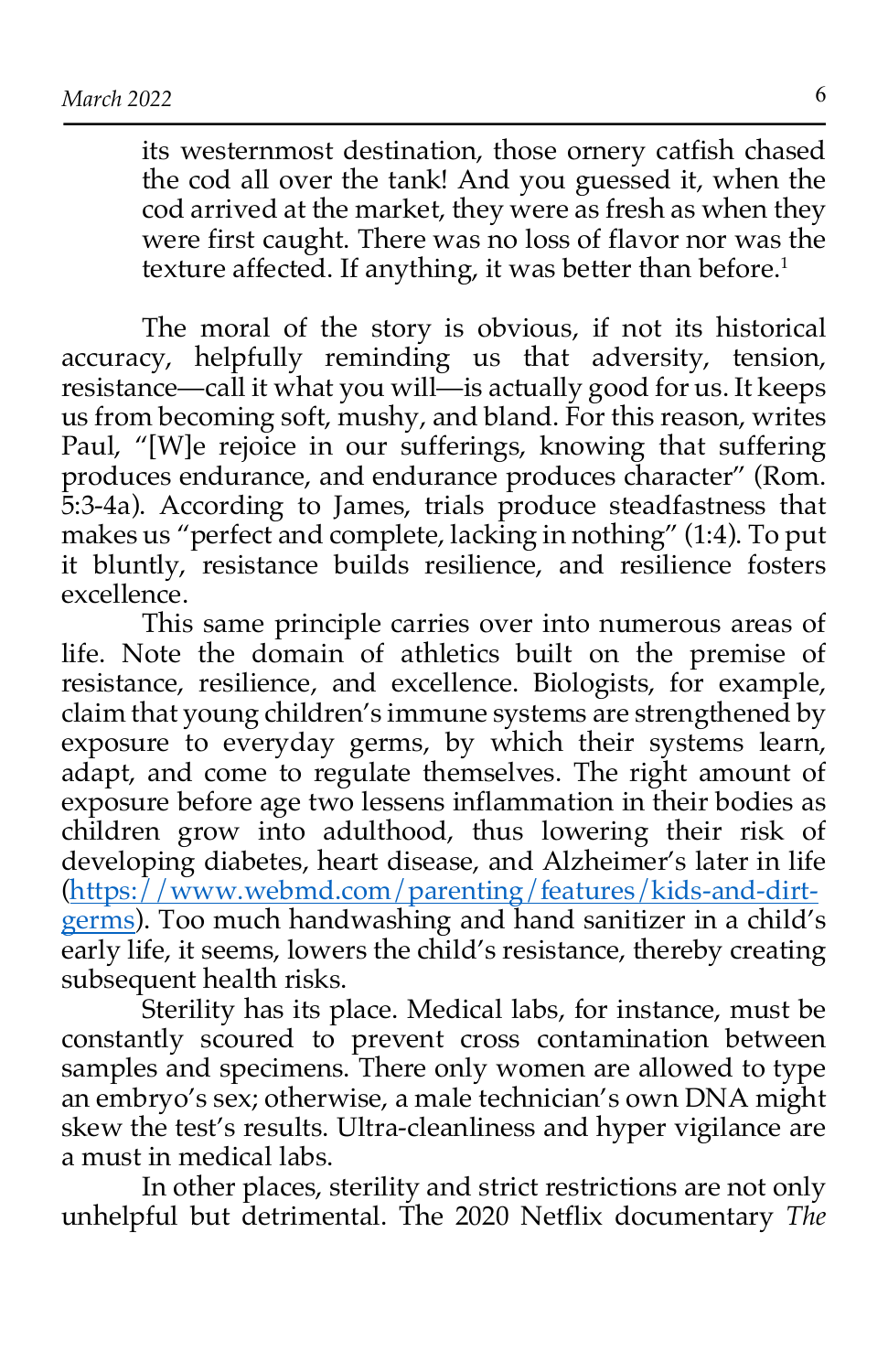*Social Dilemma* (directed by Jeff Orlowski, Exposure Labs) examines how social media nurtures addiction, manipulates users in various ways, modifies human behaviors, and erodes mental health. One of the film's contributors, Justin Rosenstein worked as a product manager at Google and program engineer at Facebook before co-founding the software company Aswana. In a segment of the documentary exposing how search engines' algorithms determine what types of information to display to users based on their past search histories, clicks, likes and dislikes, etcetera, and how those search results foster polarization in our society, Rosenstein observes, "You look over at the other side, and you start to think, 'How can those people be so stupid? Look at all of this information that I'm constantly seeing. How are they not seeing that same information?' And the answer is, 'They're not seeing that same information.'" Moments later, Senator Marco Rubio addresses the political aspect and social fallout of this polarization: "We are a nation of people... that no longer speak to each other. We are a nation of people who have stopped being friends with people because of who they voted for in the last election. We are a nation of people who have isolated ourselves to only watch channels that tell us that we're right."

What is needed are holy healthy places for thinking, interaction, and engagement without intellectual prejudice or divisiveness. We need think tanks more than we need labs.

Our Evangelical Homiletics Society is not so much a lab as it is a think tank. A think tank consists of a body of experts who share ideas and advice to advance a chosen field of research and application. Unlike medical labs, think tanks are messy places. Not all ideas gain traction there. Advice can come off as criticism. Sacred cows get slaughtered. Presuppositions are called into question. Novelty is neither embraced for novelty's sake nor rejected on the same grounds. Catfish swim freely in healthy think tanks. By their presence, resistance, and "convince me" attitudes, they keep their colleagues' minds from growing soft and mushy.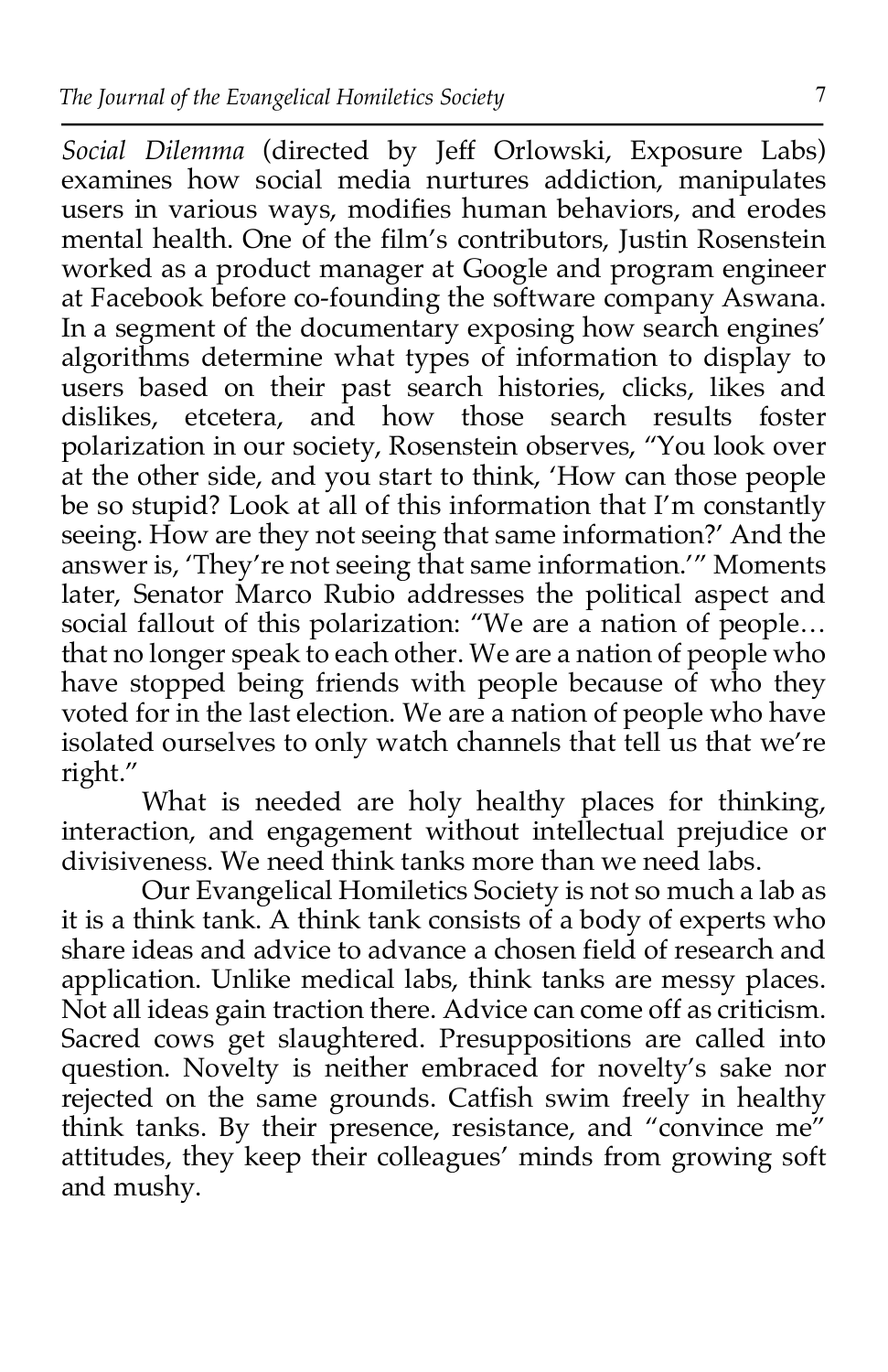Sadly, and to their detriment, academic societies and their memberships can easily morph into scholastic aquariums permitting no room for critique, disagreement, or new ideas. The same could be said of colleges, universities, and seminaries or even denominations. They have their own ways of viewing the world and feel comfortable, thank you very much, in their placid waters. When they foresee they run the risk of encountering a catfish outside their own aquarium, they stay home with their colleagues to continue swimming in their preferred school of thought.

The Evangelical Homiletics Society was founded not to be an intellectual carapace, shielding ourselves and our homiletic from critique or thoughtful interaction. Instead, the society was established to bring together the best evangelical minds to engage the issues of our day that intersect and engage with the field of homiletics—with a distinctive evangelical perspective.

Along with the others who engaged in discussing the establishment of the Evangelical Homiletics Society at its very beginning, Keith Willhite and I sought to gather homileticians from across the continent, and around the world, to bring to bear in the society spirited research and thoughtful discourse. We have made advances. But we can do better. After twenty-five years we can recommit ourselves to our founding principles as noted on our website:

> The Evangelical Homiletics Society is an academic society formed for the exchange of ideas related to the instruction of biblical preaching. EHS's goals are as follows: to advance the cause of biblical preaching through the promotion of a biblical-theological approach, increase competence for teachers of preaching, integrate the fields of communication, biblical studies, and theology, and to provide scholarly contributions to the field of homiletics.

We want to commit ourselves as a society to be an engaging, thoughtful, biblical, intellectually-stretching think tank that makes a difference in the teaching of homiletics, the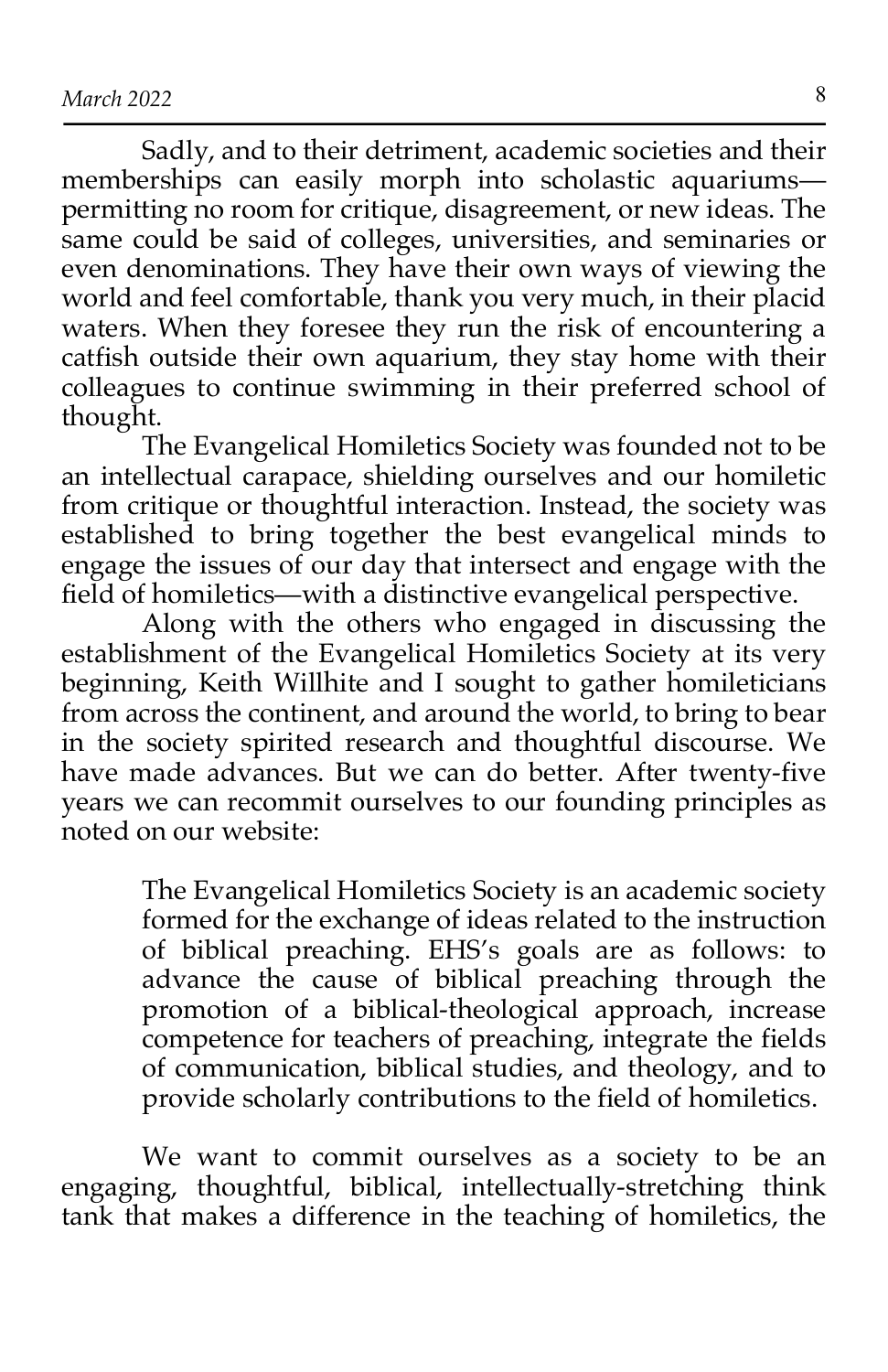theology of homiletics, the intersection of various disciplines with homiletics, the practice of homiletics—and so much more. There are vistas of potential research for established scholars as well as burgeoning student-scholars in this ever-expanding field of homiletics.

No one should misconstrue what is being said here as a call to abandon our society's Statement of Faith or commitment to Scripture. These are anchors from which we dare not come untethered lest we make a shipwreck of the faith. That said, the call here *is* an invitation for more critical engagement by our society's membership with theories and presuppositions that have received little attention heretofore and with discoveries outside the field of homiletics that intersect with our field.

A handful of papers on speech-act theory have been presented to our conference in recent years. While this theory seems to apply well enough for the interpretation of meaning on a sentence level, no one among us has yet to analyze whether it works on a larger scale. Does it apply for the interpretation of an entire epistle or psalm? Or even has anyone provided a critical assessment of the presuppositions of speech-act theory and its implications for homiletics and theology—positive and negative?

We assume that every pericope has only one authorially intended meaning. What then are we to make of archaeological discoveries that suggest texts like Genesis chapter one may be understood on multiple levels? (See, Gregg Davidson and Kenneth J. Turner, *The Manifold Beauty of Genesis One: A Multi-*Layered Approach [Grand Rapids: Kregel, 2021].)

What are the strengths and weaknesses of the theological interpretation of Scripture movement? Do practitioners of TIS assume too much?

Historically, the study of homiletics has been dominated by Western patterns of thought. How might a more comprehensive world homiletic challenge or reshape our Western presuppositions and practices?

Technological advances are affecting our society in a plethora of ways. The aforementioned *Social Dilemma* indicates that computer processing speeds have increased, roughly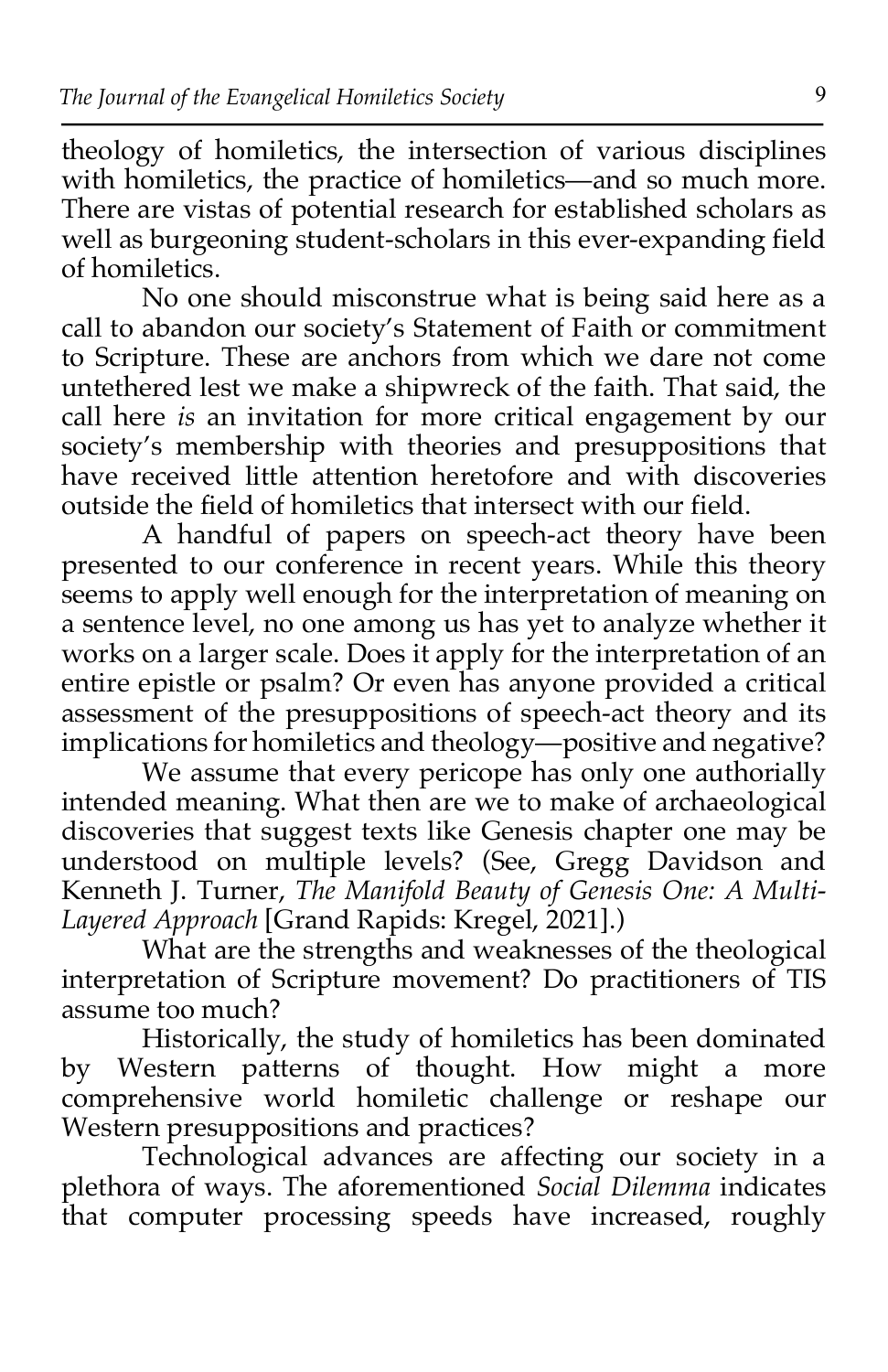speaking, by a trillion percent since the 1960s, whereas our automobiles' speeds have only doubled over the same time. The documentary also refers to a MIT study that found fake news on Twitter spreads six times faster than true news. Powerfully persuasive technologies vie with the pulpit every week. What hope does preaching have to continue persuading social mediasaturated hearers? Is it not past the time for homileticians to rethink the art of persuasion in the maelstrom of an emerging metaverse?

Advances in neural imaging and brain mapping have spawned a number of advocacy groups that are now demanding we no longer think of what were formerly termed "disabilities" as deficiencies but as differences. How does that paradigm shift challenge our views of sin, what it means to be human, how we view the body of Christ and its preaching, how to invite the neurodiverse into a relationship with God, what sanctification looks like for the empathically-impaired, the place of guilt and shame in today's pulpit, etcetera, etcetera?

Consider the arts. The Bible makes much of food, clothing, architecture, music, and story-telling. How do we keep these artistic passages artsy in our sermons? How do we avoid discussing them in dry propositional terms?

What about the recent studies in the use of eye contact, voice and body and its impact on preaching and delivery? How can we leverage these discoveries and apply them to preaching?

Preaching's history is punctuated by great pulpiteers from the golden-mouthed John Chrysostom to the late E. K. Bailey. Who are the great pulpiteers today? How and should they be emulated or recognized? Are there any? While the traditional Black church still appreciates grand oratory, why do White congregations only seem to appreciate it when it is done by a visiting Black minister? Must all White preaching be so conversational?

Perhaps some of the foregoing topics and questions have grabbed your attention. You may be thinking, "I'd like to explore that." Or, you may feel your blood boiling as you think, "That's just wrong!" Either way, great! You just may be one of the catfish